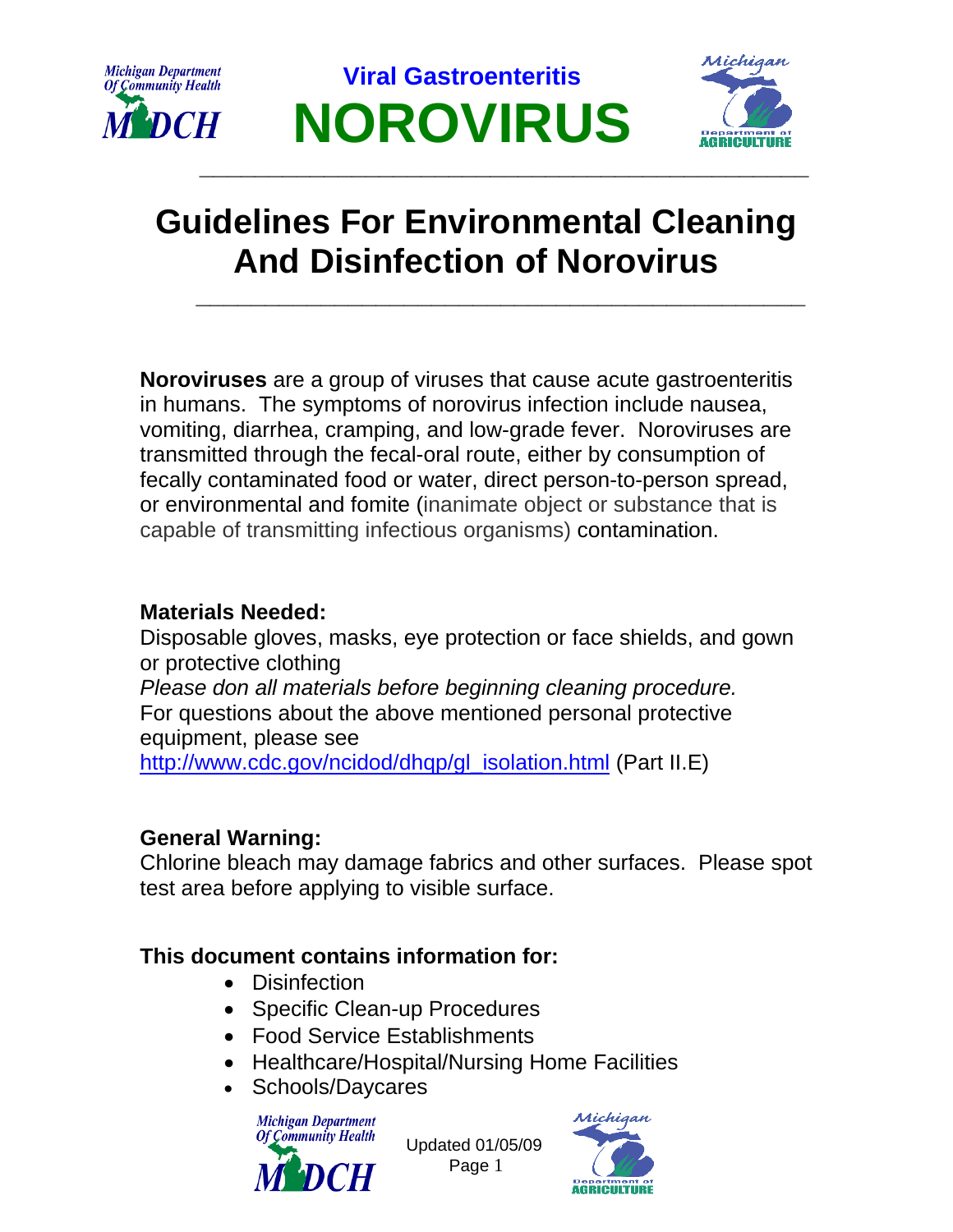# **Disinfection**

\_\_\_\_\_\_\_\_\_\_\_\_\_\_\_\_\_\_\_\_\_\_\_\_\_\_\_\_\_\_\_\_\_\_\_\_\_\_\_\_\_\_\_\_\_\_\_\_\_\_\_\_\_\_\_\_\_\_\_\_\_\_

(For non-visibly soiled areas - please refer to specific procedures for large spills) \_\_\_\_\_\_\_\_\_\_\_\_\_\_\_\_\_\_\_\_\_\_\_\_\_\_\_\_\_\_\_\_\_\_\_\_\_\_\_\_\_\_\_\_\_\_\_\_\_\_\_\_\_\_\_\_\_\_\_\_\_\_\_\_\_\_\_\_\_\_\_\_

#### **Examples of items to disinfect:**

Doorknobs, faucets, sinks, toilets, commodes, bath rails, phones, counters, chairs (including backs), tables, hand rails, elevator buttons, light switches, keyboards, mattress covers, aprons, uniforms, linens, bedding and ice machines.

#### **What works best: Chlorine bleach (sodium hypochlorite -NaOCl)**

#### **Chlorine bleach concentrations and mixing instructions:**

- **200ppm** (parts per million) 1:250 dilution
- **Use for stainless steel, food/mouth contact items, toys**
- 1 Tablespoon of bleach in 1-gallon water

**1000ppm** (parts per million) - 1:50 dilution

- **Use for non-porous surfaces, tile floors, counter-tops, sinks, toilets**
- 1/3-cup bleach in 1-gallon water

#### **5000ppm** (parts per million) - 1:10 dilution

- **Use for porous surfaces, wooden floors**
- 1 and 1/2 cup bleach in 1-gallon water

#### **Stability of Chlorine Bleach**

• Open bottles of concentrated chlorine bleach will lose effectiveness after 30 days. Change bottles of bleach every 30 days for accurate concentrations. For disinfecting, use an unopened bottle of chlorine bleach. Prepare a dilution of fresh bleach every day of use and discard unused portions.



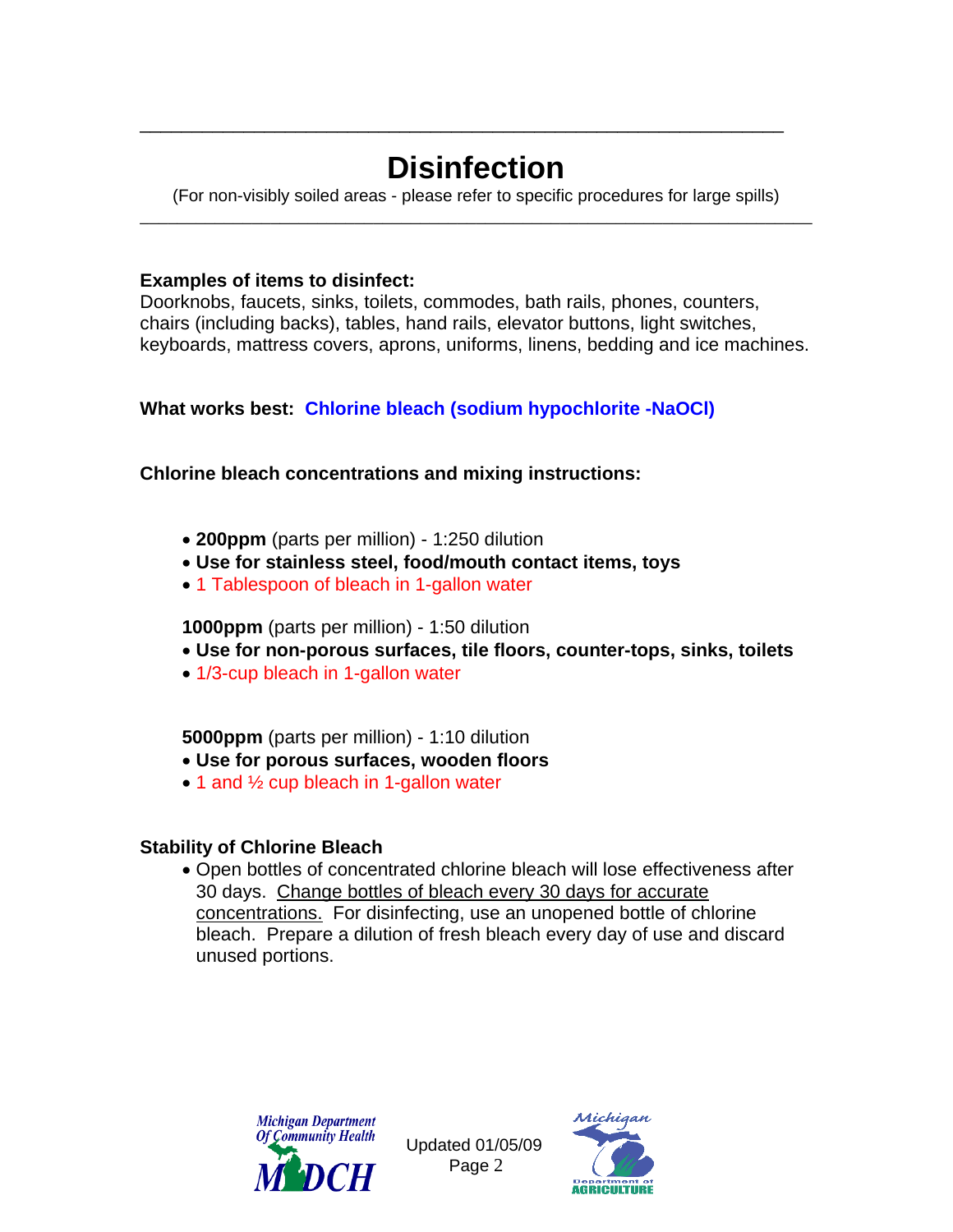| <b>Bleach</b><br><b>Solution</b> | <b>Dilution</b><br>Exact | <b>Chlorine</b><br>(ppm) | <b>Dilution</b><br>approximate | <b>Household</b><br>(ppm)<br>Approximate | <b>Application</b> |
|----------------------------------|--------------------------|--------------------------|--------------------------------|------------------------------------------|--------------------|
| $5.25%$ -<br>6.15%               | Concentrate              | $52,500 -$<br>61,500     | Concentrate                    | $52,500 -$<br>61,500                     | * Patient<br>Care  |
| $5.25% -$<br>6.15%               | 1:10                     | $5,250 -$<br>6,150       | 1.5 cups / 1 gallon            | $-6000$                                  | * Patient<br>Care  |
| $5.25% -$<br>6.15%               | 1:100                    | 525-615                  | $0.25$ cup / 1 gallon          | $-600$                                   | * Patient<br>Care  |
| 5.25%                            | 1:200                    | 263                      | 1 tablespoon / 1<br>gallon     | $<$ 200                                  | Dietary            |
| $5.25% -$<br>6.15%               | 1:1000                   | 53-62                    | 1 teaspoon / 1 gallon          | $-50$                                    | Dietary            |

#### **Bleach dilutions clarified with household measurement terms**

The glossary in the CDC guidelines provides bleach dilutions using household measurement terms and equivalent parts per million (ppm) that can be used to translate recommendations for use in the patient care setting for environmental decontamination after cleaning, e.g., for *[Clostridium difficile](http://lyris.premierinc.com/t/178262/140632/5193/0/?u=aHR0cDovL3d3dy5wcmVtaWVyaW5jLmNvbS9xdWFsaXR5LXNhZmV0eS90b29scy1zZXJ2aWNlcy9zYWZldHkvdG9waWNzL2NkYWQvY2xlYW5pbmcuanNw&x=2f6267b6)*. Premier's Safety Institute has expanded the information to include the use of chlorine bleach as a sanitizing agent in dietary settings consistent with EPA U.S Gov't regulations (21 CFR Part 178). **Please see references on page 10.**

#### **Other effective disinfectants**

- A phenolic environmental disinfectant (Lysol® or Pinesol®) may be effective, but may require a concentration of **2-4X** the manufacturer's recommendation. The use of this product at the higher concentration may pose a significant health risk to children, workers, pets or yourself. Use extreme caution when using these products. Please read the manufacturer's warning.
- Environmental Protection Agency (EPA) -registered disinfectants

**Note: Some of these products now include quaternary ammoniabased disinfectants but in combination with alcohols. These claims of effectiveness are based on in-vitro studies usually using feline calicivirus; field effectiveness in the context of outbreaks has not been evaluated.** 



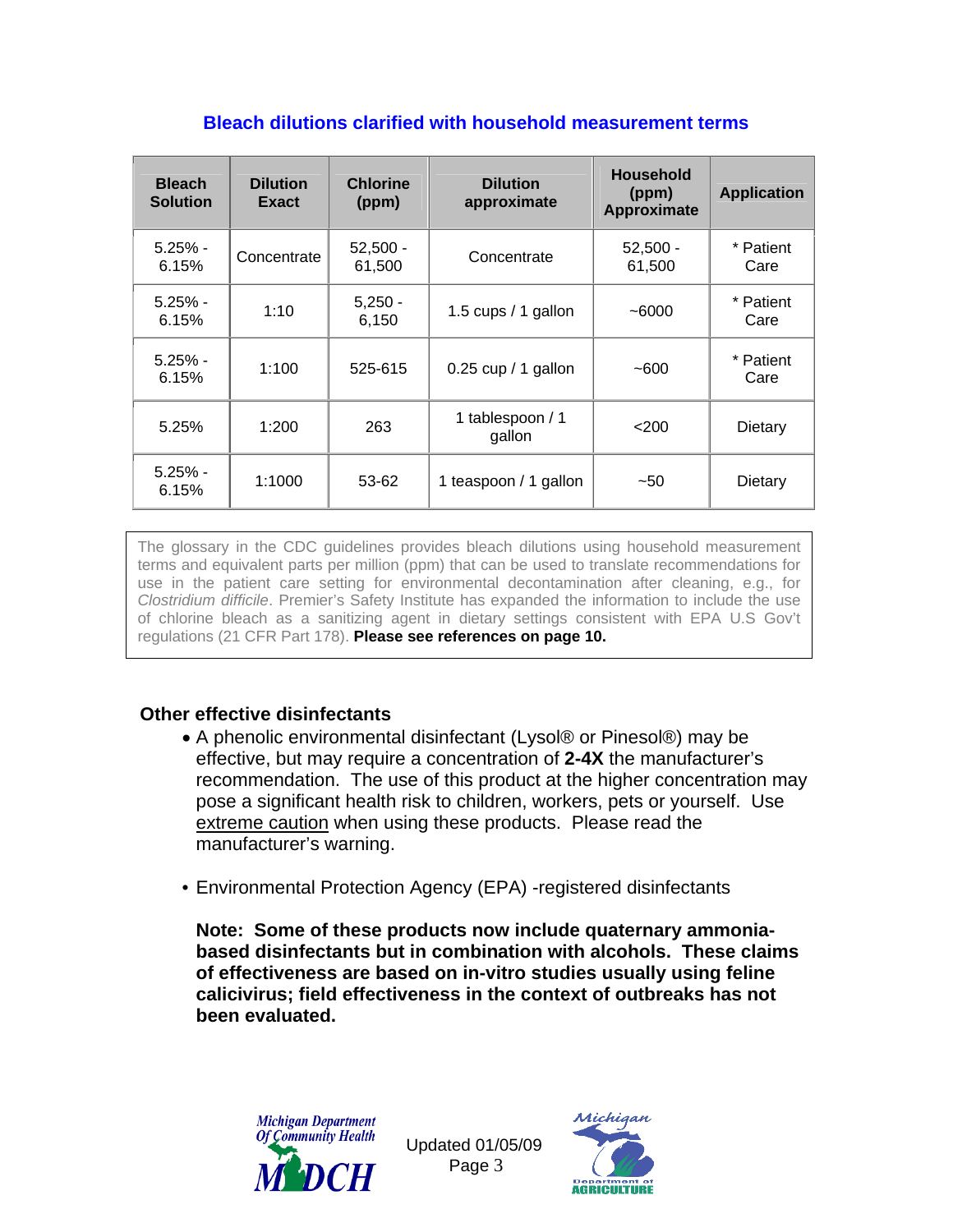EPA's Registered Antimicrobial Products Effective Against Norovirus: [http://www.epa.gov/oppad001/list\\_g\\_norovirus.pdf](http://www.epa.gov/oppad001/list_g_norovirus.pdf)

NOT ALL DISINFECTANTS SHOWN ON EPA LIST ARE APPROVED FOR USE IN FOOD FACILITIES. **\*\* Please see Food Service Establishments Section beginning on page 5.**

### **Health Concerns with using Chlorine Bleach**  \_\_\_\_\_\_\_\_\_\_\_\_\_\_\_\_\_\_\_\_\_\_\_\_\_\_\_\_\_\_\_\_\_\_\_\_\_\_\_\_\_\_\_\_\_\_\_\_\_\_\_\_\_\_\_\_\_\_\_\_\_\_\_\_\_\_\_\_\_\_\_\_

\_\_\_\_\_\_\_\_\_\_\_\_\_\_\_\_\_\_\_\_\_\_\_\_\_\_\_\_\_\_\_\_\_\_\_\_\_\_\_\_\_\_\_\_\_\_\_\_\_\_\_\_\_\_\_\_\_\_\_\_\_\_\_\_

#### **Mixing hazards**

• USE ONLY IN WELL-VENTILATED AREAS. Adverse effects of inappropriate mixtures of household cleaners usually are caused by prolonged exposure to an irritant gas in a poorly ventilated area. The most common inappropriate mixtures of cleaning agents are bleach with acids (like vinegar) or ammonia (Windex ®). Potential irritants released from such mixtures are chlorine gas, chloramines, and ammonia gas.

#### **Health hazards**

• Chlorine bleach is corrosive and irritating to all mucosal tissue, skin, eyes and upper and lower respiratory tract. Avoid spray bottle application with any disinfectant. However, "pour" or "pump" bottles that do not produce aerosols are highly recommended.

#### **Personal protective equipment**

- Disposable gloves, masks, eye protection or face shields, and gown or protective clothing
- Environmental cleaning using a more concentrated disinfectant will require a heavier duty glove than a simple non-sterile latex/vinyl glove.



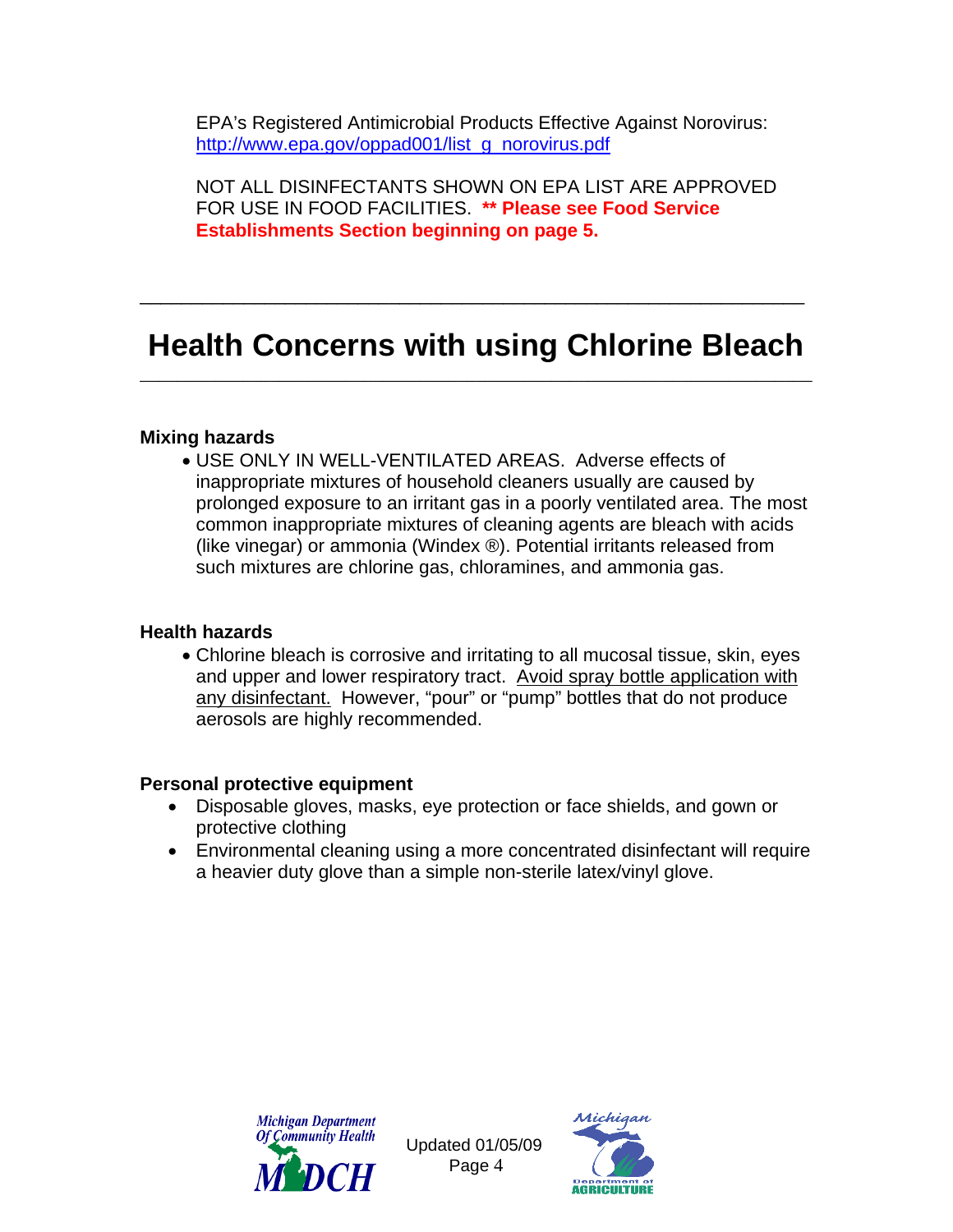## **Specific Clean-up Procedures** \_\_\_\_\_\_\_\_\_\_\_\_\_\_\_\_\_\_\_\_\_\_\_\_\_\_\_\_\_\_\_\_\_\_\_\_\_\_\_\_\_\_\_\_\_\_\_\_\_\_\_\_\_\_\_\_\_\_\_\_\_\_\_\_\_\_\_\_\_\_\_\_

\_\_\_\_\_\_\_\_\_\_\_\_\_\_\_\_\_\_\_\_\_\_\_\_\_\_\_\_\_\_\_\_\_\_\_\_\_\_\_\_\_\_\_\_\_\_\_\_\_\_\_\_\_\_\_\_\_\_\_\_\_\_\_\_\_\_\_\_\_\_\_

**For cleaning large spills of vomitus or stool, a two-step process should be used. Put on personal protective equipment before cleanup as specified in the CDC document: [http://www.cdc.gov/ncidod/dhqp/gl\\_isolation.html](http://www.cdc.gov/ncidod/dhqp/gl_isolation.html)**

- 1. Pre-cleaning of visible/organic debris with absorbent material (double layer and placed in a plastic bag to minimize exposure to aerosols) should precede the disinfection process.
- 2. Liberally disinfect area and objects surrounding the contamination with an appropriate environmental disinfectant (multiple applications may be required).

\*Ensure appropriate dilution and contact times for the appropriate environmental disinfectant.

#### **Hard surfaces**

• Disinfect with bleach, rinse with water if food preparation area.

#### **Carpet / Upholstered Furniture**

• Visible debris should be cleaned with absorbent material (double layer) and placed in a plastic bag to minimize exposure to aerosols - disinfecting with bleach may discolor carpet – steam clean (heat inactivation) 158°F for 5 minutes or 212°F for 1 minute for complete inactivation.

#### **Linens / clothing / textiles**

• If soiled, vomit or stool should be carefully removed to minimize aerosols. Keep contaminated and uncontaminated clothes separated. Minimize disruption of soiled linens and laundry. Aerosols created may pose a risk for transmission. Wash items in a pre-wash cycle, then use a regular wash cycle using detergent and dried separately from uncontaminated clothing at high temperature greater than 170°F. Ensure segregation of clean and soiled linens/clothing/textiles.

#### **Surfaces Corrodible/damageable by bleach**

• EPA-registered phenolic solutions (concentrated Lysol® or concentrated Pinesol®) mixed at **2-4X** the manufacturer's recommended concentration.



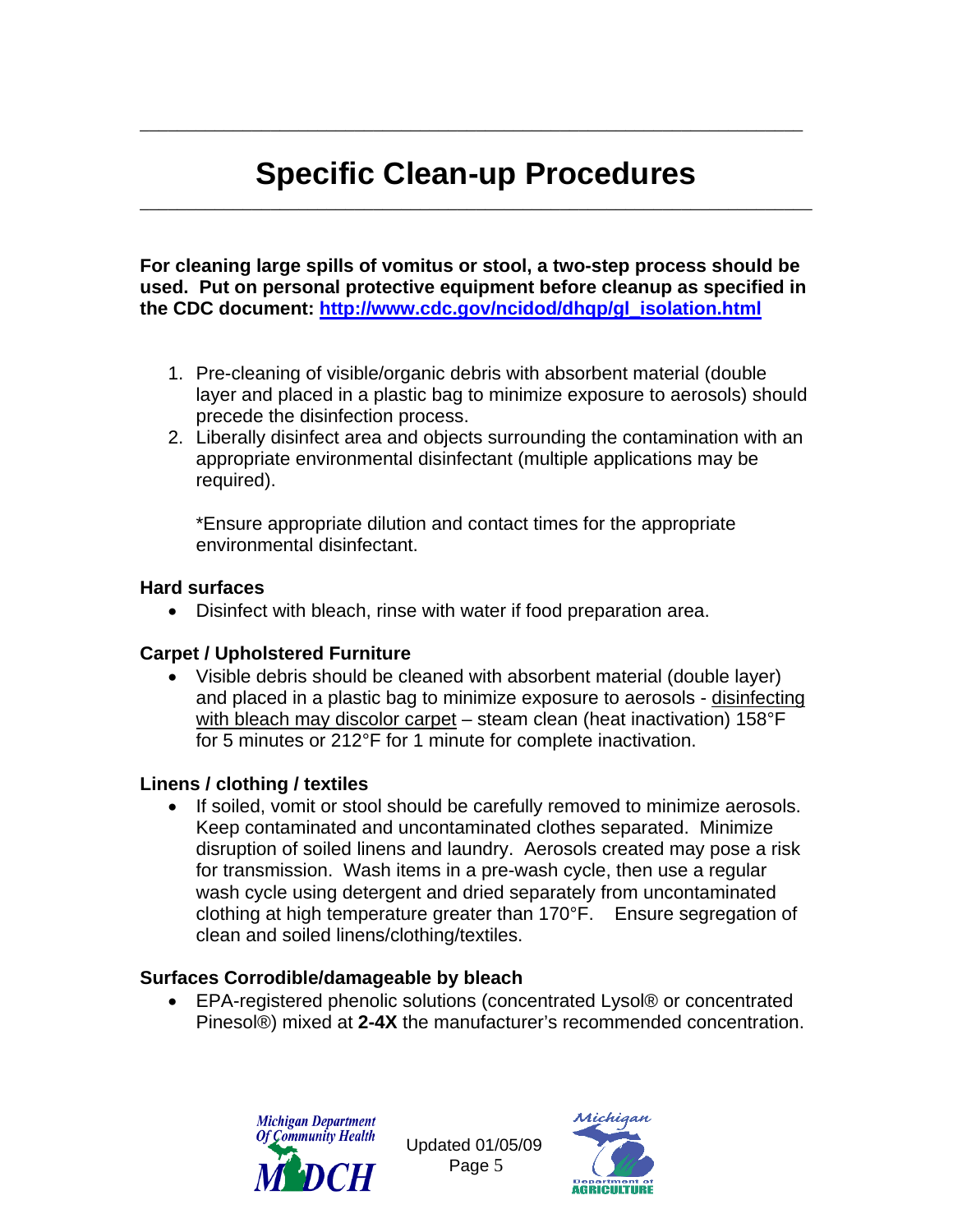## **Food Service Establishments** \_\_\_\_\_\_\_\_\_\_\_\_\_\_\_\_\_\_\_\_\_\_\_\_\_\_\_\_\_\_\_\_\_\_\_\_\_\_\_\_\_\_\_\_\_\_\_\_\_\_\_\_\_\_\_\_\_\_\_\_\_\_\_\_\_\_\_\_\_\_\_\_

\_\_\_\_\_\_\_\_\_\_\_\_\_\_\_\_\_\_\_\_\_\_\_\_\_\_\_\_\_\_\_\_\_\_\_\_\_\_\_\_\_\_\_\_\_\_\_\_\_\_\_\_\_\_\_

#### **Ill Employees**

- Food handlers who are ill with gastrointestinal symptoms MUST NOT prepare or serve food for others under any circumstances **(2005 Food Code 2- 201.12)**. Any employee with vomiting or diarrhea must be sent home immediately, unless their symptoms are the result of a non-infectious condition (e.g., pregnancy or Crohn's Disease).
- It is required that employees that have been ill with *suspected* Norovirus MUST not return to work for a period of 24 hours after symptoms have ended or provides medical documentation that the symptom is from a non-infectious condition, as mentioned above. However, It is **highly recommended** that employees that have been ill with suspected Norovirus should not return to work for a period of 48 to 72 hours after symptoms have ended
- Serving a Non-Highly Susceptible Population **(2005 Food Code 2-201.13 (A)(2)(a)**

Food handlers who have been *diagnosed* as having Norovirus may return on a *restricted* basis (i.e. restricted from working with exposed food; clean equipment, utensils, and linens; and unwrapped single-service and single use articles) in the food establishment no sooner than 24 hours after symptoms resolve. They remain restricted until they do meet the following conditions:

- Approval is obtained from the Regulatory Authority (**2005 Food Code 2-201-13 (D),** AND
- They have been medically cleared (**2005 Food Code 2-201-13 (D)(1),** OR
- More than 48 hours have passed since the employee's symptoms have resolved. (**2005 Food Code 2-201-13 (D)(2).**
- Serving a Highly Susceptible Population **(2005 Food Code 2-201.13 (A)(2)(b)**

An employee who serves a highly susceptible population and who has been diagnosed with Norovirus is excluded from work until meeting the following requirements:

- Approval is obtained from the Regulatory Authority (**2005 Food Code 2-201-13 (D),** AND
- They have been medically cleared (**2005 Food Code 2-201-13 (D)(1),** OR



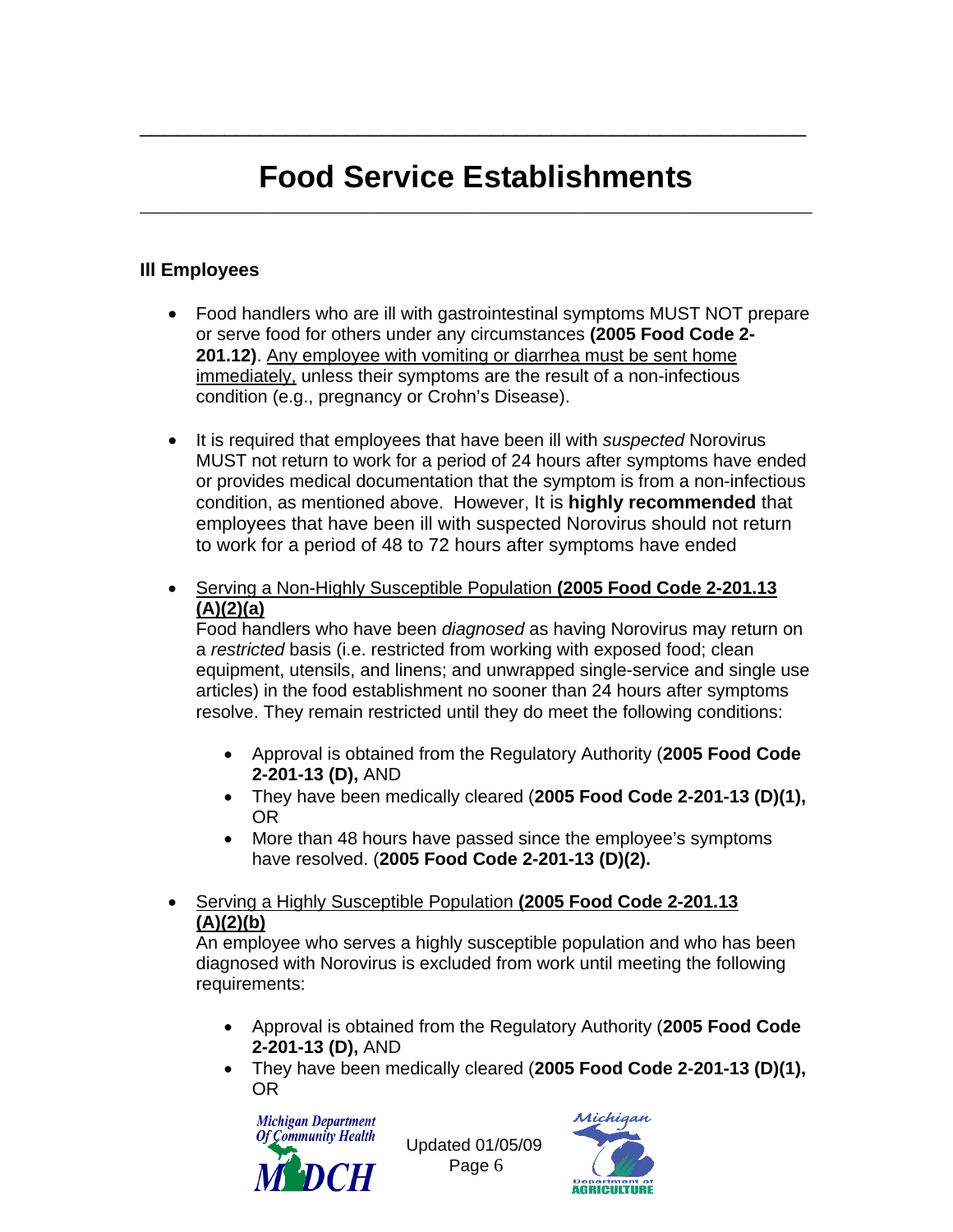- More than 48 hours have passed since the employee's symptoms have resolved. (**2005 Food Code 2-201-13 (D)(2).**
- Diligent hand washing practices should be followed.

#### **Hand washing**

- After using the restroom, sneezing, coughing, before and after food preparation, all employees should wash hands with warm running water and soap, using friction for 20 seconds. Hands should be dried with a single-service paper towel or air dryer.
- It is recommended that persons involved in busing tables, handling of used utensils; cups or any dishes exercise regular thorough hand washing, particularly before eating or handling food or clean utensils.

#### **Disinfection Precautions**

- NOT ALL DISINFECTANTS SHOWN ON EPA LIST (page 3) ARE APPROVED FOR USE IN FOOD FACILITIES
- **Product label must contain language stating approval for use in (FDA or USDA) food facilities AND provide appropriate directions for use/application rates in these settings. Consult the manufacturer for further information on approval for use on food contact surfaces and/or in food service facilities.**
- Any pesticide product intended for sanitizing inanimate food contact surfaces must be approved by FDA under 21CFR178.1010. See link below for approved chemicals. [http://www.access.gpo.gov/nara/cfr/waisidx\\_99/21cfr178\\_99.html](http://www.access.gpo.gov/nara/cfr/waisidx_99/21cfr178_99.html)



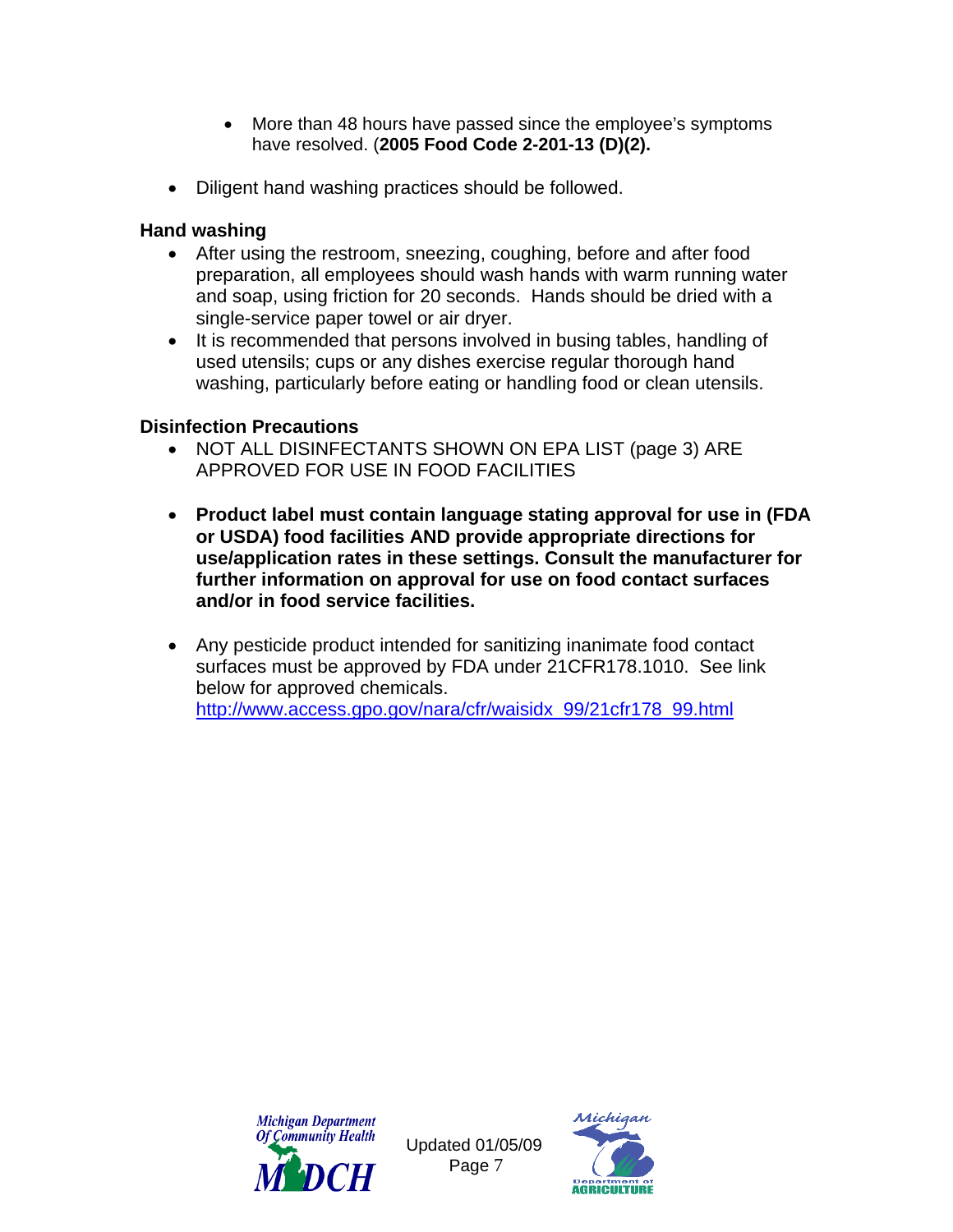## **Healthcare/Hospital/Nursing Home Facilities**  \_\_\_\_\_\_\_\_\_\_\_\_\_\_\_\_\_\_\_\_\_\_\_\_\_\_\_\_\_\_\_\_\_\_\_\_\_\_\_\_\_\_\_\_\_\_\_\_\_\_\_\_\_\_\_\_\_\_\_\_\_\_\_\_\_\_\_\_\_\_\_\_

\_\_\_\_\_\_\_\_\_\_\_\_\_\_\_\_\_\_\_\_\_\_\_\_\_\_\_\_\_\_\_\_\_\_\_\_\_\_\_\_\_\_\_\_\_\_\_\_\_\_\_\_\_\_\_\_\_\_\_\_\_\_\_\_\_\_\_\_\_\_

#### **Occupational Health Policies**

• Refer to Occupational Health for employee health policies for work restrictions and return to work policies [http://www.cdc.gov/ncidod/dhqp/gl\\_hcpersonnel.html](http://www.cdc.gov/ncidod/dhqp/gl_hcpersonnel.html)

#### **EPA-Registered Hospital-Use disinfectant**

• Ensure appropriate use EPA-registered Hospital-Use disinfectant – (see Disinfection section).

#### **Medical Equipment Cleaning Precautions**

• Medical equipment used for care of norovirus infected patients, should be either dedicated to that room for the duration of isolation or be thoroughly disinfected upon removal from the room. Please consult terminal cleaning recommendations for your facility. Selection of appropriate cleaning agent should be consistent with the equipment manufacturer's recommendation for compatibility.

#### **Cleaning Procedures**

- Routine environmental cleaning measures, at proper time intervals, and proper disinfection order, with the recommended concentration and contact time should be used.
- For cleaning procedures (i.e. changing water / wash cloths, sequence of cleaning) refer to HICPAC Environmental Infection Control for Healthcare Facilities, 2003 [http://www.cdc.gov/ncidod/dhqp/gl\\_environinfection.html](http://www.cdc.gov/ncidod/dhqp/gl_environinfection.html) Pgs.71-88.

#### **Laundry Concerns**

- Do not shake soiled linens and laundry. Aerosols created may pose a risk for transmission. Soiled linens should be placed directly into a bag at the point of removal.
- Ensure proper separation of clean and soiled laundry.
- For additional laundry information go to <http://www.cdc.gov/ncidod/hip/enviro/guide.htm>pgs98-103.

#### **Ice Machines**

- Contaminated ice machines must be disinfected.
- For protocols see<http://www.cdc.gov/ncidod/hip/enviro/guide.htm>pgs 65-67.



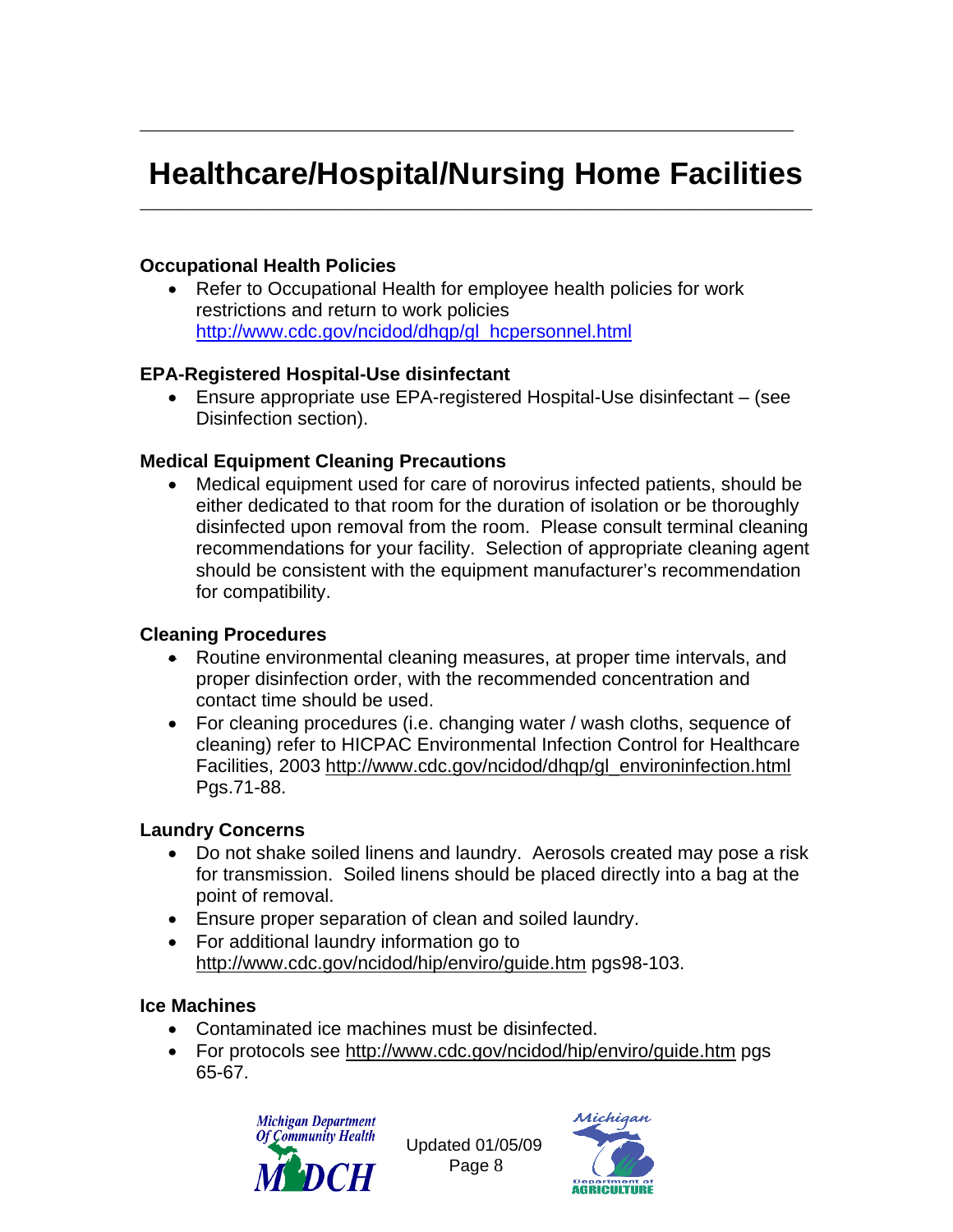## **Schools/Daycare** \_\_\_\_\_\_\_\_\_\_\_\_\_\_\_\_\_\_\_\_\_\_\_\_\_\_\_\_\_\_\_\_\_\_\_\_\_\_\_\_\_\_\_\_\_\_\_\_\_\_\_\_\_\_\_\_\_\_\_\_\_\_\_\_\_\_\_\_\_\_\_\_

\_\_\_\_\_\_\_\_\_\_\_\_\_\_\_\_\_\_\_\_\_\_\_\_\_\_\_\_\_\_\_\_\_\_\_\_\_\_\_\_\_\_\_\_\_\_\_\_\_\_\_\_\_\_\_\_\_\_\_\_\_\_\_\_\_\_\_\_\_\_\_\_

#### **Hand washing**

- All employees should wash hands with warm running water and soap, using friction for 20 seconds, paying special attention to under fingernails. Dry hands with a single-service paper towel or air dryer.
- Hands should be washed after using the restroom, sneezing, coughing, changing diapers, before any food preparation or service.

#### **Toy cleaning**

- Toys should be cleaned and disinfected daily.
- Any toy that enter a child's mouth (rubber or plastic blocks, balls, etc.) must be disinfected with 200ppm bleach, rinsed thoroughly and air dried or run through dishwasher with high temperature (170°F).
- Remove visible debris on softer toys that have been soiled by vomit (see Disinfection section). Launder toy as directed or discard if necessary.

#### **Keeping Diaper Changing Surfaces Clean**

- Surfaces should have a plastic covered pad without cracks.
- Use disposable material to cover the pad on changing tables such as shelf paper, wax paper, scrap computer paper, cut up paper bags. Discard after each diaper change.
- Clean the surface after every diaper change by washing with detergent, water and friction, bleach dilution (see **Disinfection** section for appropriate concentration), and rinsing with clean water.
- Caregivers must wash their hands immediately.
- After changing a diaper, the diapered child's hands should be washed also.



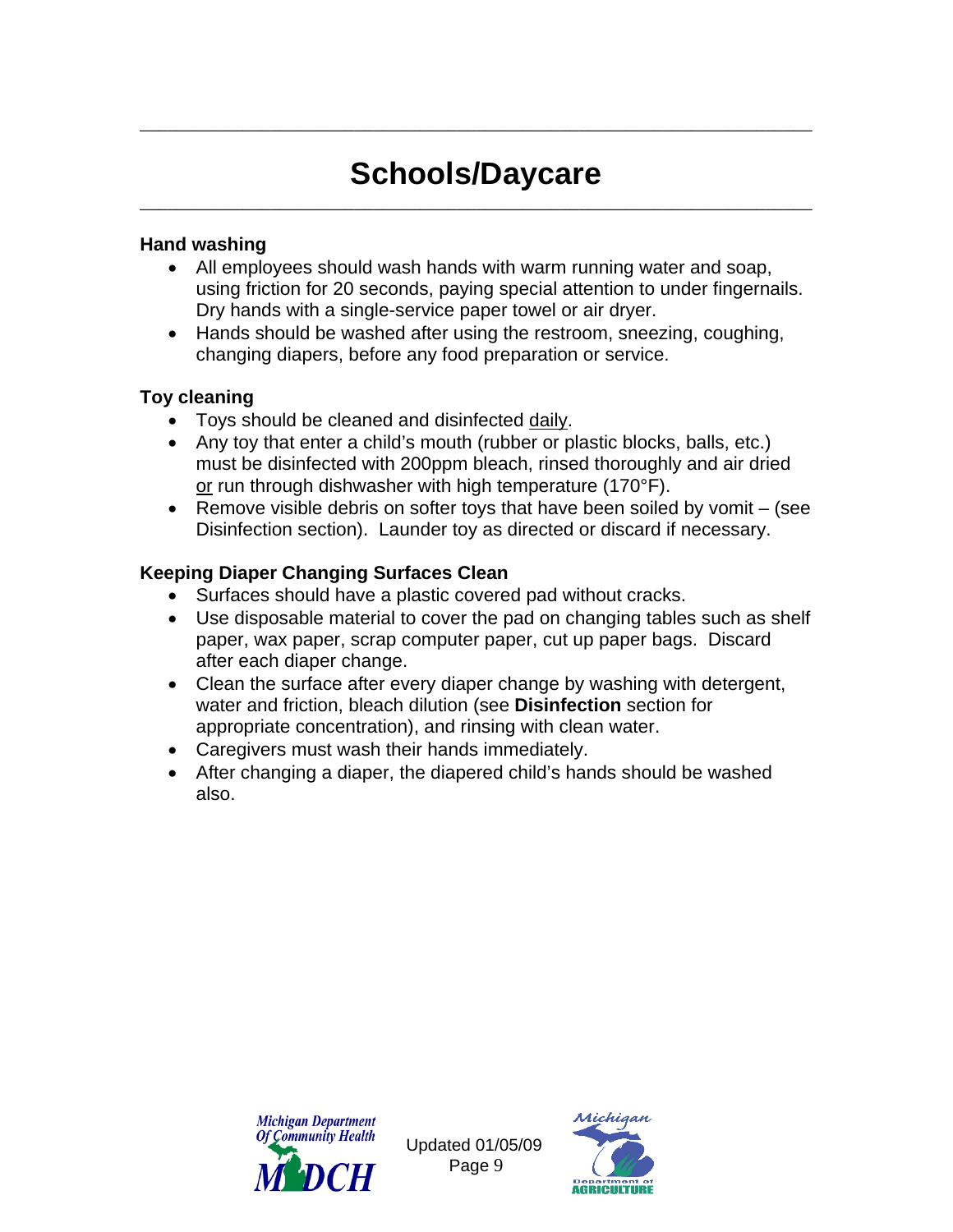# References

1. Eleraky NZ, Potgieter LN, Kennedy MA. Virucidal efficacy of four new disinfectants. L Am Anim Hosp Assoc 2002; 38: 231-4.

\_\_\_\_\_\_\_\_\_\_\_\_\_\_\_\_\_\_\_\_\_\_\_\_\_\_\_\_\_\_\_\_\_\_\_\_\_\_\_\_\_\_\_\_\_\_\_\_\_\_\_\_\_\_\_\_\_\_\_\_\_\_\_

- 2. Chadwick PR, Beards G, Brown D, et al. Management of hospital outbreaks of gasto-enteritis due to small round-structured viruses. J Hosp Infect 2000; 45: 1-10.
- 3. Doultree JC, Druce JD, Birch CJ, et al. Inactivation of feline calicivirus, a Norwalk virus surrogate. J Hosp Infect 1999; 41:51-57
- 4. Duizer E, Bijkerk P, Rockx B, et al. Inactivation of Caliciviruses. Appl Env Micro 2004; Vol 70, No. 8, pg 4538-4543
- 5. Steinmann J. Surrogate viruses for testing virucidal efficacy of chemical disinfectants. J Hosp Infect 2004; 56: 549-554
- 6. Barker J, Vipond IB, Bloomfield SF. Effects of cleaning and disinfection in reducing the spread of Norovirus contamination via environmental surfaces. J Hosp Infect 2004; 58 42-49
- 7. FDA/CFSAN FDA 1999 Food Code and 2005 Food Code
- 8. Guidelines for Environmental Infection Control in Healthcare Facilities CDC , HICPAC, The American Society for Healthcare Engineering/American Hospital Association, 2003 <http://www.cdc.gov/ncidod/dhqp/index.html>
- 9. Guideline for Infection Control in Health Care Personnel, in AJIC 1998,26, 289-354
- 10. [http://www.cdc.gov/ncidod/dhqp/id\\_norovirusFS.html](http://www.cdc.gov/ncidod/dhqp/id_norovirusFS.html)
- 11. [http://www.cdc.gov/ncidod/dhqp/gl\\_handhygiene.html](http://www.cdc.gov/ncidod/dhqp/gl_handhygiene.html)
- 12. Guidelines for Disinfection and Sterilization in Healthcare Facilities, CDC , HICPAC, 2008[http://www.cdc.gov/ncidod/dhqp/pdf/guidelines/Disinfection\\_Nov\\_2008.pdf](http://www.cdc.gov/ncidod/dhqp/pdf/guidelines/Disinfection_Nov_2008.pdf)
- 13. Premier Safety Share, Premier Safety Institute's adaptation of the CDC table, Nov 24 2008 [http://www.premierinc.com/quality-safety/tools](http://www.premierinc.com/quality-safety/tools-services/safety/pSS/Bulletin_CDCGuide-11202008.htm)[services/safety/pSS/Bulletin\\_CDCGuide-11202008.htm](http://www.premierinc.com/quality-safety/tools-services/safety/pSS/Bulletin_CDCGuide-11202008.htm)